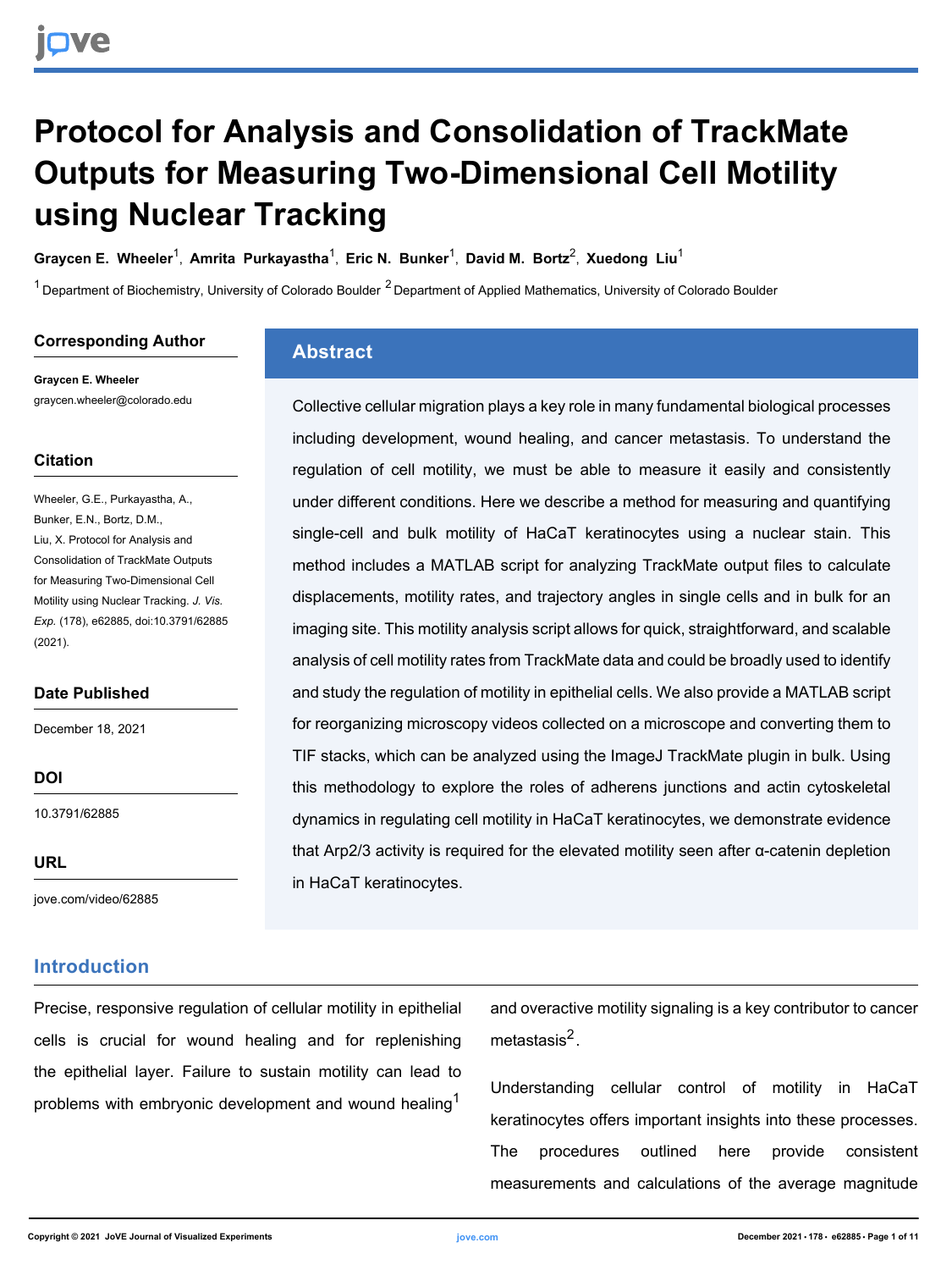# Ove

of cellular motility on a single-cell or population level. We have used this method to measure motility in HaCaT keratinocytes after either genetic perturbation or treatment with small molecule inhibitors to understand the cell signaling that controls rates of motility. The provided MATLAB script measures both the average speed and average direction of motility for each cell.

Collective cell motility is crucial for epithelial-mesenchymal transition both in development and in cancer metastasis $^3$ . Cells achieve motility through coordination of adhesion, polarization, protrusion, and retraction<sup>4</sup>. These processes rely heavily on coordinated regulation of the dynamic actin cytoskeleton. Activation of Rac1 GTPase downstream of PI3K or various receptor tyrosine kinases polarizes the cell, resulting in actin polymerization<sup>5</sup>. Actin cytoskeletal dynamics are regulated by this and other Rho-mediated GTPases, which are activated by downstream of various growth factors. These Rho-mediated GTPases then activate the Arp2/3 complex that stimulates actin branching<sup>6</sup>. These actin cytoskeleton dynamics are closely related to another key regulator of motility: intercellular junctions. We are particularly interested in how the adherens junctions, which form strong adhesions between cells, coordinate with the actin cytoskeleton to maintain tissue integrity<sup>7</sup>.

We have previously shown that HaCaT keratinocytes expressing an shRNA-mediated α-catenin knockdown demonstrate higher motility rates than those expressing a non-targeting shRNA control<sup>8</sup>. We wish to use the motility analysis tools we developed to further understand the mechanism of this elevated motility upon depletion of αcatenin. α-Catenin is a required cytosolic component of adherens junctions<sup>9</sup>. It participates in adherens junctions through its interaction with ß-catenin, which it binds as a

monomer<sup>10,11</sup>. However, α-catenin can also dissociate from adherens junctions to form a homodimer that binds and bundles actin filaments, which inhibits Arp2/3 activity<sup>10,11</sup>. While α-catenin does not interact directly with actin while it is bound to ß-catenin, it may still facilitate or strengthen the coordination between adherens junctions and the cytoskeleton through binding to vinculin, which stabilizes actin filaments<sup>12</sup>.

While the TrackMate plugin for ImageJ is a well-established method for particle tracking that can be used to track cell nuclei, we found that the available tools for parsing, analyzing, and consolidating TrackMate outputs to calculate cell motility for multiple imaging sites were not integrated and were challenging to use for those without expertise in multiple programming languages. Tinevez and Herbert offer a primer on using TrackMate, but the mean square displacement analysis section requires considerable MATLAB skill<sup>13</sup>. Existing methods for extracting motility rates from time-lapse microscopy videos offer more complex three-dimensional analyses but require more programming expertise<sup>14, 15</sup>. Pathfinder, a cell tracking and motility analysis software previously developed in our lab, measures cell migration speed and direction but is only executable on Windows machines and requires a limiting Java Runtime environment<sup>16</sup>. Because TrackMate is such a reliable and well-documented tool, we developed a straightforward method for generating, analyzing, and organizing large twodimensional TrackMate datasets using MATLAB. Our script also removes the repeated integer datapoints that sometimes occur in TrackMate outputs after a tracked cell crosses out of the imaging site, allowing for the inclusion of cells with high motility and/or directionality in analysis without the inclusion of these spurious datapoints. We also provide a script for reorganizing images collected on an ImageXpress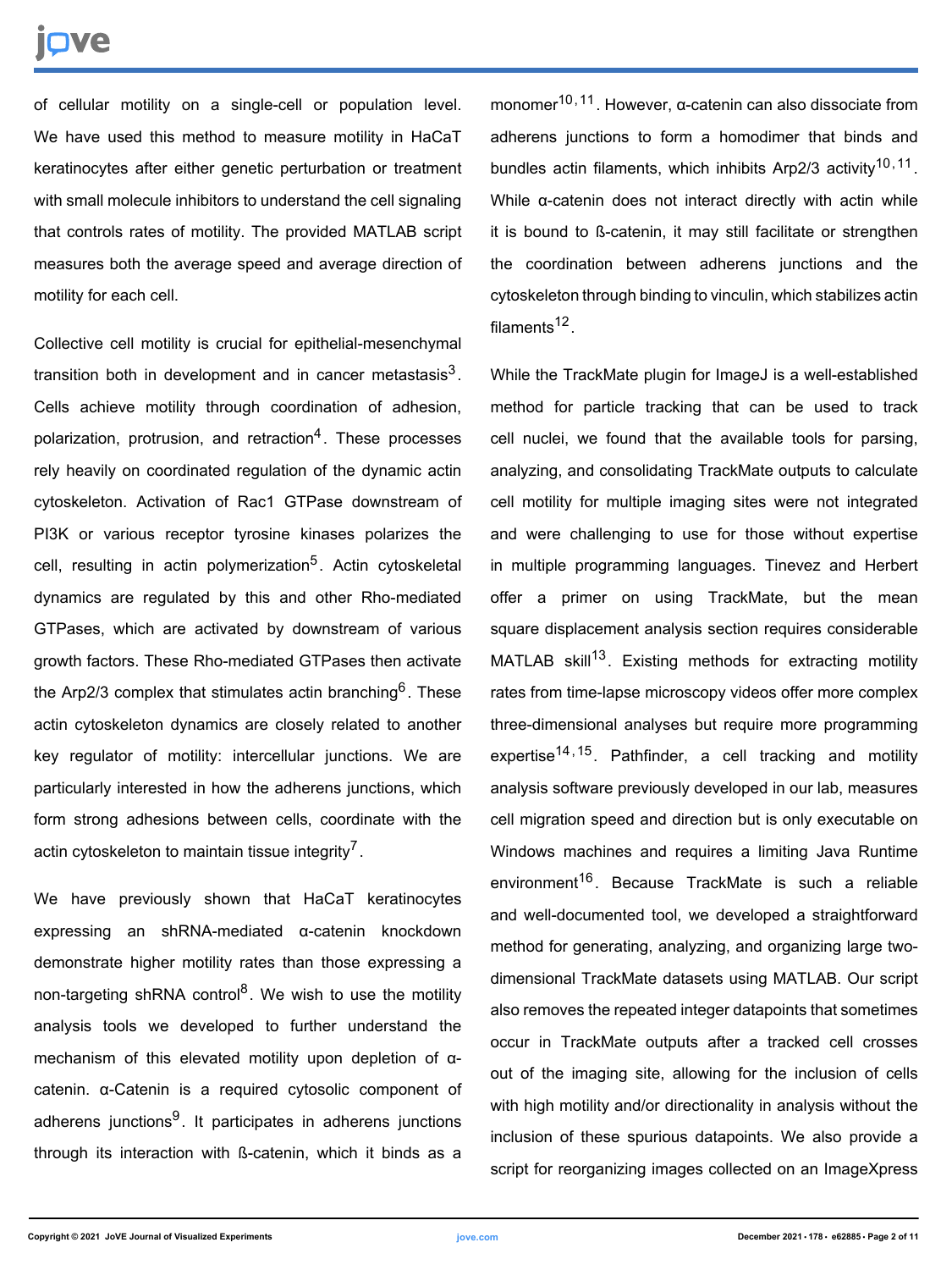Micro XL into TIFF stacks that can be analyzed in bulk using TrackMate.

In this protocol, cells are seeded in a 96-well imaging plate. After allowing enough time for the cells to adhere to the bottom of the plate, we treat them with Hoechst nuclear stain and any small molecules whose effects on motility are of interest. We collect images of the cell nuclei over the course of five or more hours, after which the image sequences are processed into background-subtracted TIFF stacks using MATLAB. These TIFF stacks are analyzed using the ImageJ TrackMate plugin, which registers and tracks each individual cell across timepoints<sup>17</sup>. After we have generated cell tracks for all imaging sites, we use a custom MATLAB script to remove spurious datapoints that occur after cells leave the imaging field and calculate average motility rates for each imaging site. The script only analyzes cells that are tracked for a user-specified minimum number of timepoints and allows the user to filter cells by overall distance and/or direction traveled. The result is the average displacement, average direction of travel, overall displacement, and overall direction of travel for each cell, which are used to calculate the bulk averages of those values for all cells in an imaging site. This protocol can be performed in bulk on large imaging experiments, which lends itself to relatively high-throughput motility analysis (**Figure 1**).

### **Protocol**

### **1. Cell culture and imaging plate preparation**

1. Culture HaCaT cells in cell culture medium (Dulbecco's Modified Eagle's Medium supplemented with 2 mM Lglutamine, 100 U/mL penicillin/ streptomycin, and 10% (v/v) fetal bovine serum) at 37 °C and 5% carbon dioxide in a humidified incubator.

- 2. Seed desired number of cells per well (we use 5000 20,000 cells/well) in a 96-well imaging plate, such as a 96-well black polystyrene microplate. To three wells, add only medium (no cells).
- 3. Rest the plate on a completely flat surface for 20 30 min so that cells can attach to the bottom of the plate with even spatial distribution.
- 4. Transfer plate to a humidified cell culture incubator (37 °C, 5% carbon dioxide) for 4-6 h to allow cells to adhere completely to the bottom of the plate.
- 5. Remove medium from plate and replace with cell culture medium with 2 µg/mL Hoechst dye (a 1:5000 dilution of 1 mg/mL stock solution).
- 6. Return plate to humidified cell culture incubator (37 °C, 5% carbon dioxide) for 2 h.
- 7. Gently wash plate three times with 100 µL of phosphate buffered saline per well before adding 90 µL of imaging medium (phenol red-free Dulbecco's Modified Eagle's Medium supplemented with 2 mM L-glutamine, 100 U/ mL penicillin/ streptomycin, and 10% (v/v) fetal bovine serum) to each well.
- 8. If measuring the effects of small molecule inhibitors or other effectors, treat cells immediately before imaging.

### **2. Imaging**

1. Image the plate (including media-only wells) at 10x magnification in a microscope with a humidified environmental chamber at 37 °C and 5% carbon dioxide. NOTE: The analysis scripts in this protocol are written for data collected on a Molecular Devices ImageXpress Micro XL widefield microscope.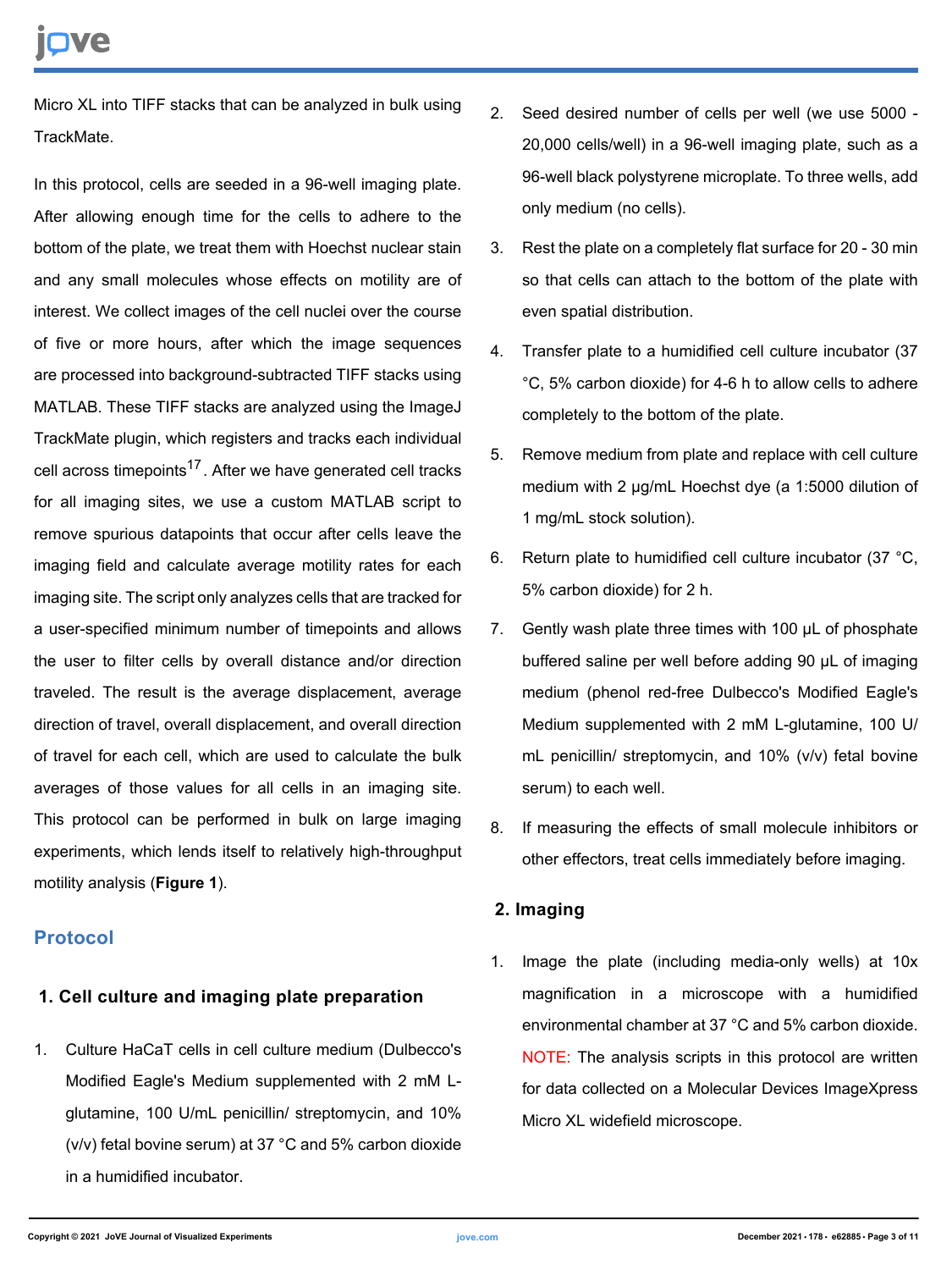2. Collect images according to the temporal resolution the experiment requires. For best results, record at least 4 timepoints per hour for at least 5 h. If measuring the effects of small molecule inhibitors or other perturbances on cells, image for at least 5 h after the time expected to see an effect. For our purposes, we image for 100 8-min timepoints for a total imaging time of 13 h 20 min.

### **3. Image Processing**

- 1. Use the provided custom MATLAB script "ImageReorganizer.m" to remove thumbnail images and reorganize the image files by well rather than timepoint. The ImageXpress outputs files in this folder organization: "[Experiment Name] > [YYYY-MM-DD] > [Run number] > Timepoint\_[Timepoint] > [Image files]." Once images have been reorganized, this script performs background subtraction on images from each timepoint using the averaged and gaussian blurred images of the mediaonly wells from that timepoint. This script then organizes the background-subtracted images into a TIFF stack for each imaging site. Each TIFF stack is named as "[Well]\_[Site].tif."
	- 1. If the experiment extended over more than one day, combine the contents of the [Run number] folders for all days so that all "Timepoint\_[Timepoint]" subfolders are in the same "[Run number]" folder.
	- 2. Note that this script requires the MATLAB function  $int2$ str $z^{18}$ . Input the local path to this function after "addpath" on line 2.
	- 3. Input the rows for media-only wells as "emptyrows" on line 9 and the columns as "emptycolumns" on line 10.
- 4. Input the rows for experimental wells as "rows" on line 15 and the columns as "columns" on line 16. Input the number of imaging sites per well as "sites" on line 17.
- 5. Input the pathname for the "[Run number]" folder into the path bar in MATLAB and run the script.

## **4. Cell tracking**

NOTE: TrackMate can be run on all TIFF stacks in a designated directory using a slightly modified version of the Run\_TrackMate\_Headless.groovy script from Tinevez et al. $17$  or can be performed manually for each individual TIFF stack. We run FIJI manually on a few sample TIFF stacks to ensure that we are using the correct parameters before running the Groovy script on all TIFF stacks using those parameters.

- 1. To run the TrackMate plugin in FIJI for all TIFF stacks in a folder, download and use the Run\_TrackMate\_Headless.groovy script from Tinevez et al.<sup>17</sup> according to their provided protocol. We use a slightly modified version of this script, which allows us to easily batch both the input files and the output filenames and input all parameters using one graphical user interface for input. Below are detailed instructions for using this modified script, which is provided here as TrackMate\_Headless\_Mod.groovy.
	- 1. Open the script in FIJI by selecting **File>Open** and then navigating to the location of the TrackMate\_Headless\_Mod.groovy script.
	- 2. Select **Run**.
	- 3. Input the directory in which the TIFF stacks are located (default output from "StackGenerator.m"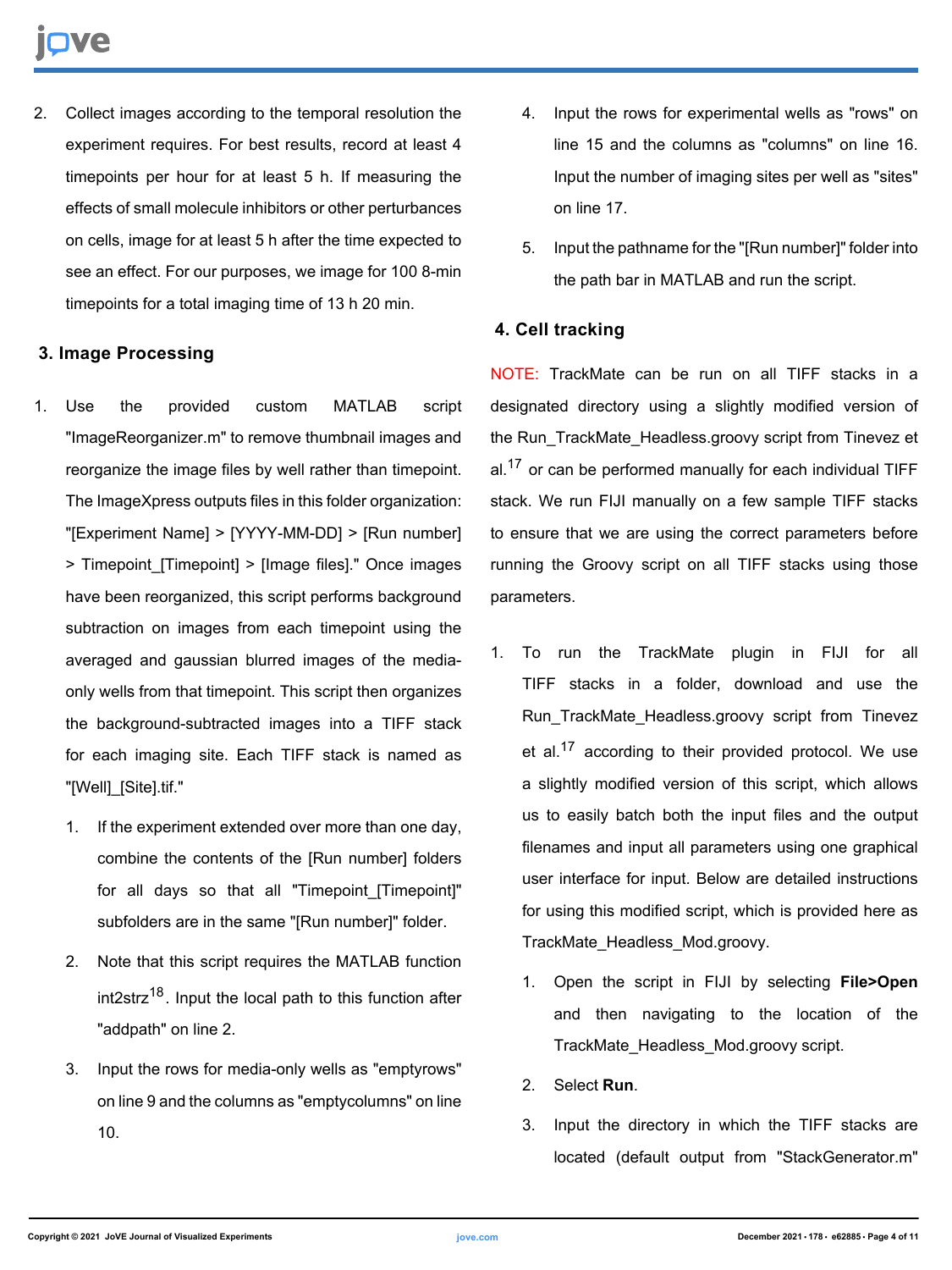should be "[Experiment Name] > [YYYY-MM-DD] >> stacks") as "Input directory."

- 4. Create an output directory and input its pathname as "Output directory." The default for "File extension should be ".tif;" if not, input ".tif" as "File extension."
- 5. To only run TrackMate on a subset of files in the directory, use the input space after "File name contains" to include those. Otherwise, leave that space blank.
- 6. Select "Keep directory structure when saving."
- 7. Input "Spot radius," "Quality threshold," "Max frame gap," "Linking max distance," and "Gap-closing max distance" in pixels according to your desired settings. We typically use 3.5, 18, 2, 15, and 40, respectively, for HaCaT nuclei at 10x magnification.
- 8. Select **Okay**. This script should output an XML file for each TIFF stack in the designated output directory.
- 2. Alternatively, run the TrackMate plugin in FIJI manually for each TIFF stack according to the protocol outlined in Tinevez et al.<sup>13</sup>
	- 1. Open a TIFF stack in FIJI and open the TrackMate plugin by selecting **Plugins >Tracking > TrackMate** in the menu bar.
	- 2. If a popup window displays the prompt "It appears this image has 1 timepoint but [number of timepoints] slices. Do you want to swap Z and T?" select **Yes**.
	- 3. In TrackMate v4.0.1, use default settings except for "Estimated blob diameter" (we use 7.000 pixels for HaCaT nuclei at 10x magnification) and threshold (we use 18.000, but this will vary based on the microscope used and intensity of Hoechst dye).
- 4. Use the **Preview** function to ensure optimized particle detection and adjust blob diameter and threshold settings as necessary.
- 5. For "Gap-closing max distance," default settings often work for basal HaCaT motility, but gap-closing max distance may need to be increased to up to 40.0 pixels under conditions that enhance motility.
- 6. Visually confirm that tracking is optimized with minimal gaps in cell traces.
- 7. Under **Select a action** [sic], choose **Export tracks to XML file** and execute.
- 8. Repeat for all TIFF stacks.

### **5. Quantification of motility rates**

NOTE: Use the provided custom MATLAB script "TrackMateAnalysis.m" to remove failed traces and quantify motility for all TrackMate output files. The script removes tracks that move out of frame (whose location traces default to integers) and tracks that are tracked for fewer than a designated number of timepoints. The script removes tracks that move out of frame (whose location traces default to integers) and tracks that are tracked for fewer than a designable number of timepoints. The output is average displacement per timepoint for individual cells and all cells in an imaging site. (Example output: 'Output.mat')

- 1. Note that this script requires the provided MATLAB function "import trackmate xml.m." Input the local path to this function after "addpath" on line 4.
- 2. On line 7, indicate the minimum number of timepoints a particle should be tracked over to be included in your consolidated output.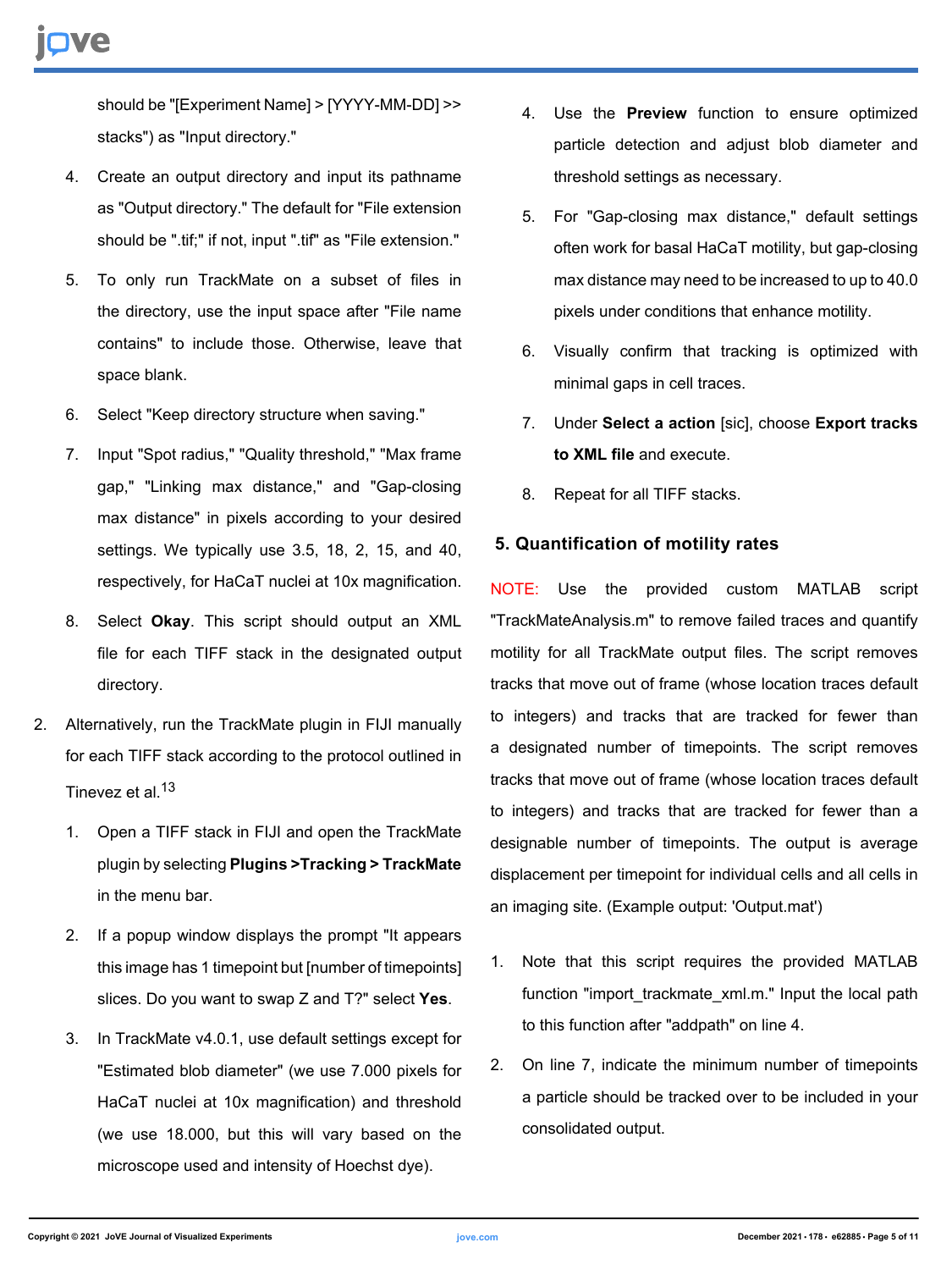- 3. On lines 12 and 13, indicate the range of distances traveled (in pixels) that should be included in the filtered analysis. To include all possible distances traveled input a range from 0 to the width of your imaging field.
- 4. On lines 14 and 15, indicate the range of trajectories (in degrees) that should be included in the filtered analysis. To include all possible trajectories, input a range from 0 to 360.
- 5. Run the script in the folder containing all TrackMate output XML files.

NOTE: The script generates and saves a MATLAB cell structure containing all data generated in this analysis. Tables{1,:} lists the names of Trackmate output XML files for each imaging site analyzed by this script. Tables{2,:} is a substructure containing the positions (pixels), displacements (pixels), and angles of travel (degrees, with 0° indicating a rightward direction of travel within the imaging site) for all single cells at each timepoint. It also contains the total distance traveled (pixels), average motility (pixels/timepoint), average angle of travel (degrees) for each cell across all timepoints, as well as the total angle of travel between the first and last timepoint for each cell. The  $3<sup>rd</sup>$  and  $4<sup>th</sup>$  rows of Tables respectively contain the average and standard deviation motility values (pixels/timepoint) for all cells across all timepoints in each imaging site. The  $5<sup>th</sup>$  and  $6<sup>th</sup>$  rows respectively contain the average and standard deviation values for total distance traveled (pixels) by all cells across all timepoints in each imaging site. The 7<sup>th</sup> and 8<sup>th</sup> rows contain the average and standard deviation values for overall angle of travel (degrees) between the first and last timepoints for all cells in an imaging site. Whereas rows 3-8 of Tables contain these values for all cells that meet the minimum timepoint tracking criteria, rows 9-14 contain the same values but only for cells that meet the user-indicated filter criteria.

#### **Representative Results**

To ensure that our analysis script was reliable and consistent, we measured the motility of HaCaT keratinocytes in three independent experiments. We found that while the standard deviation of cell motilities was variable between experiments (possibly due to the sensitivity of HaCaT cells to confluence and mechanical stimuli), the average motility was consistently replicated across multiple experiments without statistically significant differences between replicates according to a twotailed student's t-test (**Figure 2**).

Because of the role of the Arp2/3 complex in mediating actin dynamics, the known inhibitory effect of α-catenin on Arp2/3, and our previous observation that depletion of α-catenin leads to increased motility<sup>3</sup>, we investigated whether inhibiting the Arp2/3 complex using small molecule inhibitor CK-666 would abrogate enhanced motility upon α-catenin depletion. Two HaCaT keratinocyte cell lines stably expressing either an shRNA knockdown targeted to α-catenin or a non-targeting shRNA control, which were generated and validated as previously described<sup>8</sup>, were seeded on a 96-well imaging plate.

We used our method to compare the motility of HaCaT keratinocytes expressing an α-catenin knockdown to the motility of control cells at a single confluence (**Figure 3**). Consistent with a model in which α-catenin can inhibit actin dynamics and cell motility by competing with the Arp2/3 complex for actin binding, we observed a significant decrease in the motility of α-catenin knockdown cells but not in control cells after treatment with Arp2/3 inhibitor CK-666 when cells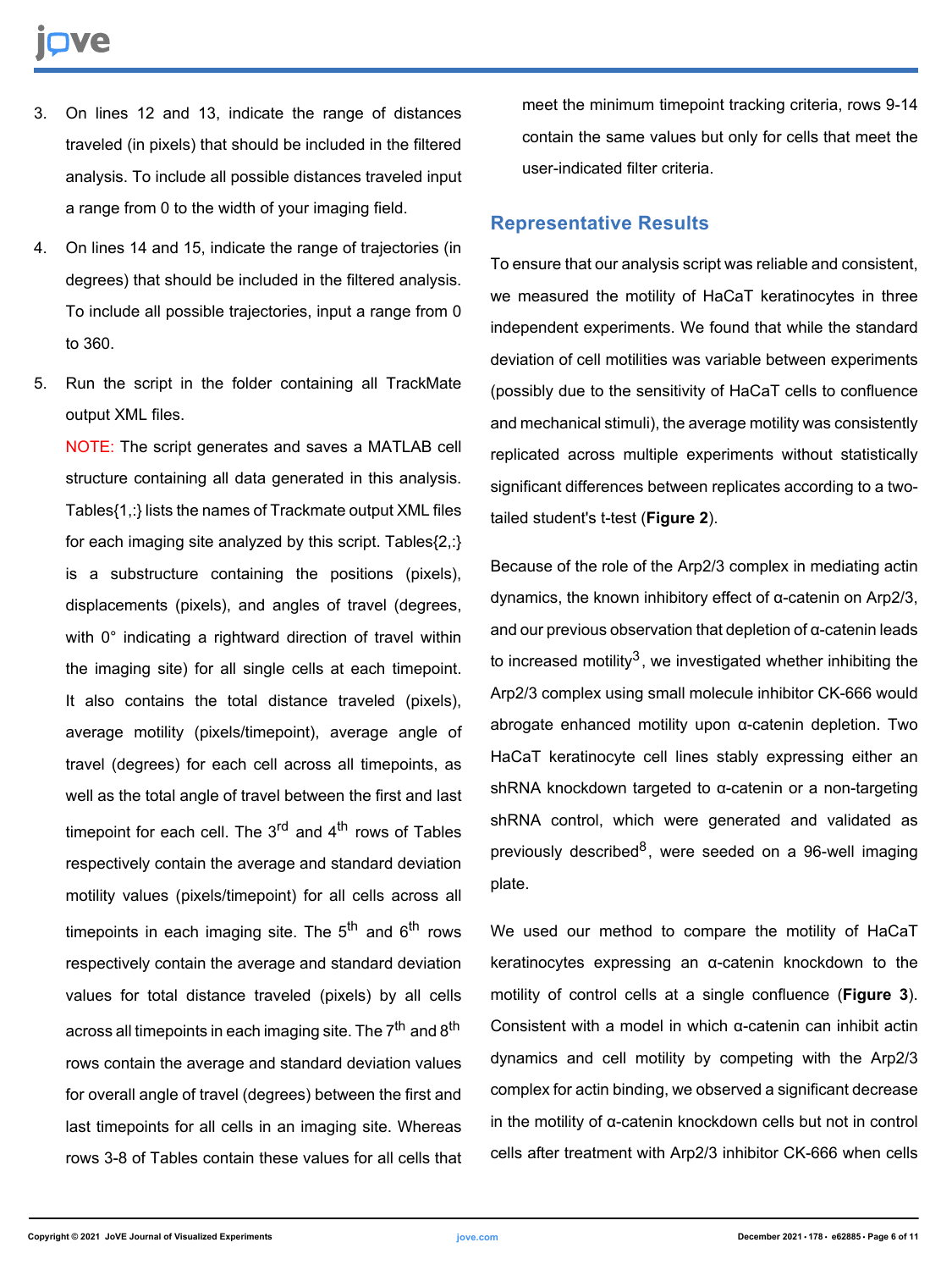# **TVe**

were at moderate to high confluence. This suggests that Arp2/3-mediated actin dynamics are required for the elevated motility we see in HaCaT keratinocytes upon depletion of αcatenin but not for basal motility levels in control cells.



**Figure 1. Flowchart for motility analysis protocol.** (**A**) Reorganize raw file structure and convert single-timepoint TIF images into a TIF stack of all timepoints for each imaging site. (**B**) Run TrackMate to generate an XML file containing cell traces for each imaging site. (**C**) Filter traces by minimum number of tracked timepoints and run comparative motility analysis for all imaging sites. [Please click here to view a larger version of this figure.](https://www.jove.com/files/ftp_upload/62885/62885fig01large.jpg)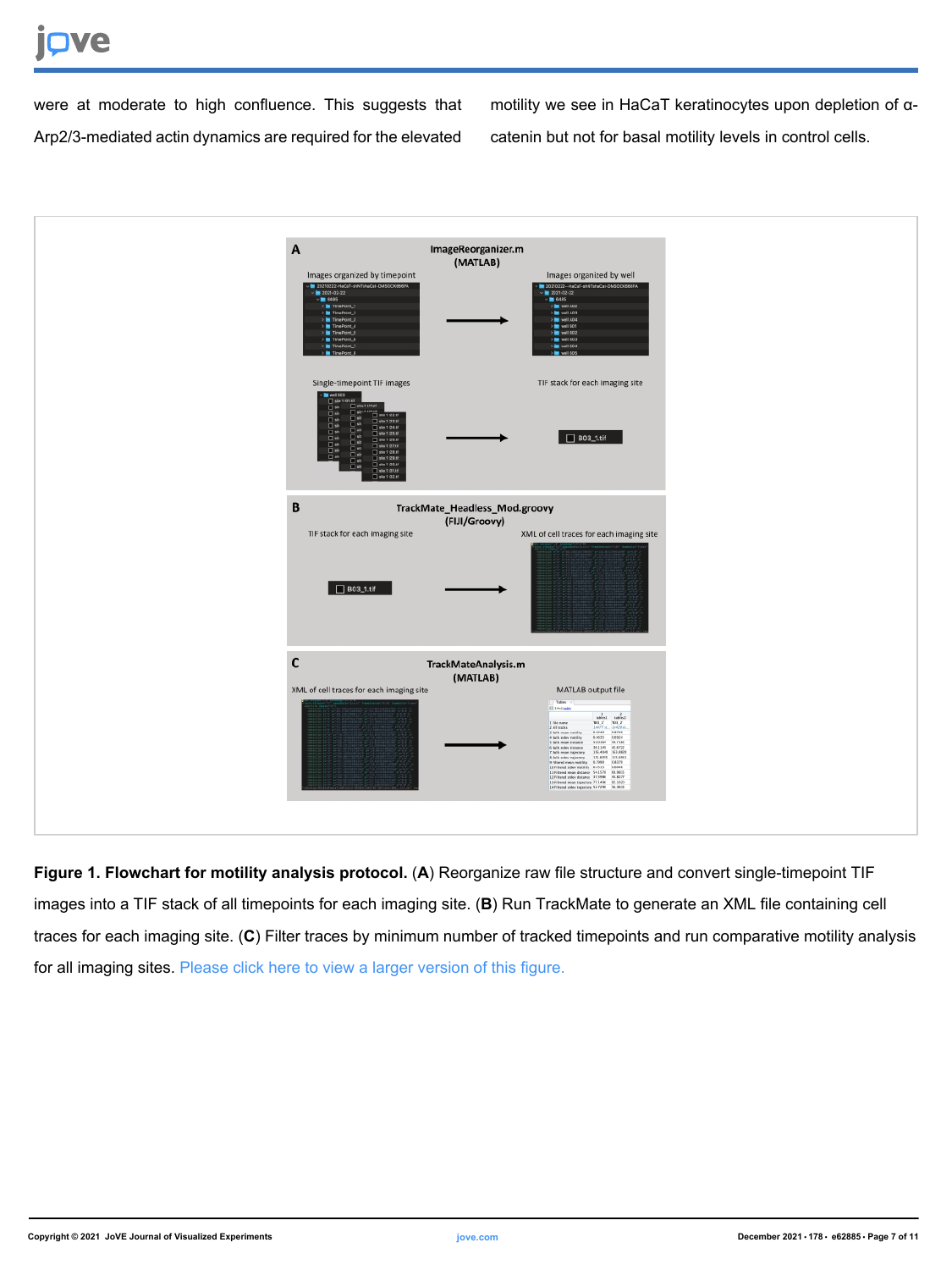

#### **Figure 2. This method provides a consistent and reliable measurement of motility in HaCaT keratinocytes.** HaCaT

keratinocytes were seeded in a 96-well plate and imaged with a timepoint every 8 minutes for 100 timepoints (13 h 20 min total). Images were analyzed according to the protocol above. This plot shows average motility across sixteen replicate imaging sites from three independent experiments. Note that the y-axis begins at 3 µm/h. In each experiment, measurements were performed in duplicate or triplicate wells with two imaging sites per well, and each data point represents the average motility of all cells in an imaging site. Error bars represent standard deviation for all four imaging sites. P-values were determined by two-tailed student's t-test. [Please click here to view a larger version of this figure.](https://www.jove.com/files/ftp_upload/62885/62885fig02large.jpg)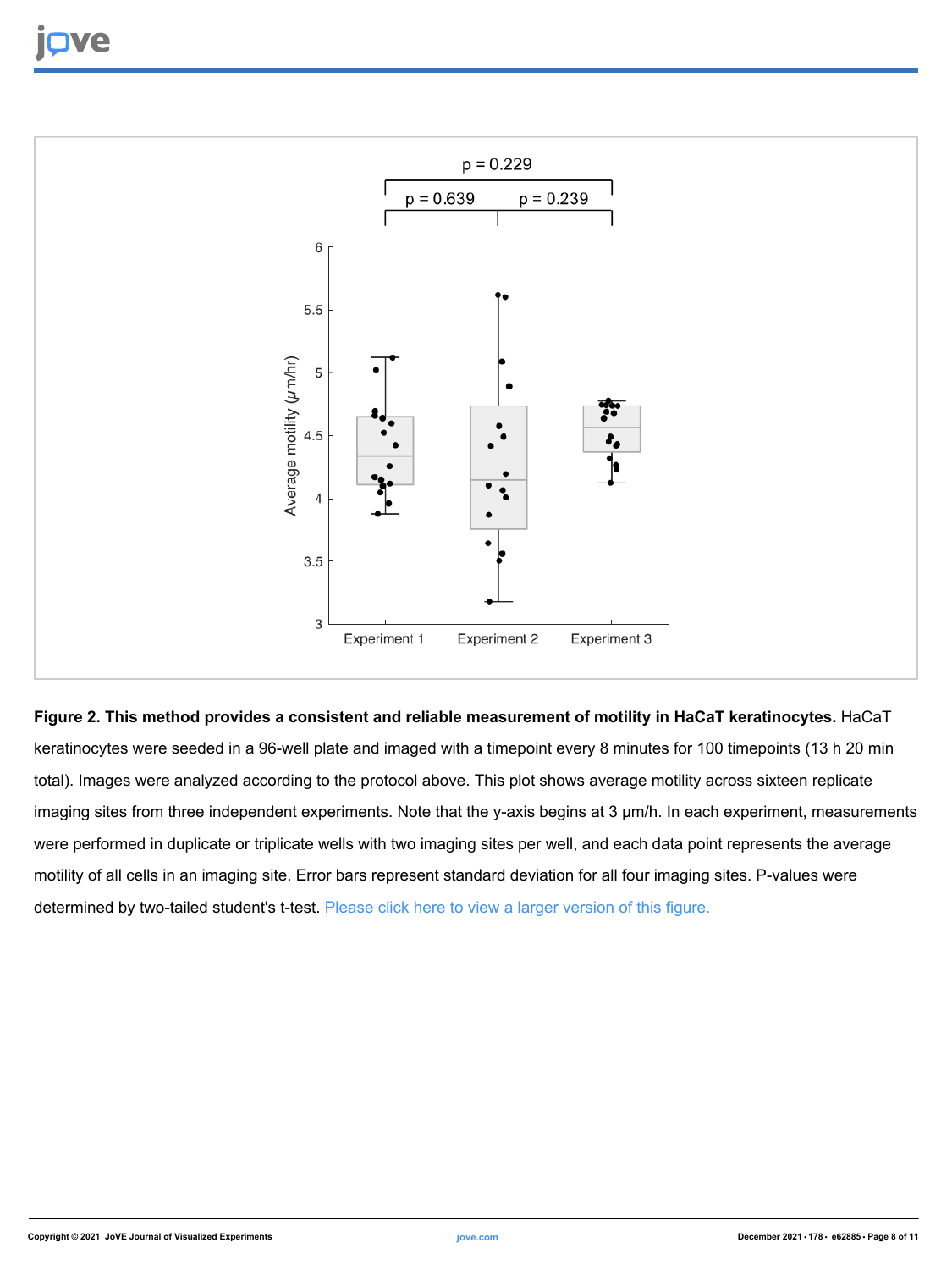

**Figure 3. Arp2/3 activity is required for elevated motility in HaCaT cells expressing an α-catenin shRNA knockdown.** Cells were treated with DMSO (vehicle control) or 54 µM CK-666 at time 0 and then imaged with a timepoint every 8 minutes for 100 timepoints (13 h 20 min total). Images were analyzed according to the protocol above. This plot shows the average motility across sixteen replicate imaging sites from three independent experiments for each condition with cell density matched across conditions. In each experiment, measurements were performed in duplicate or triplicate wells with two imaging sites per well, and each data point represents the average motility of all cells in an imaging site. Error bars represent standard deviation for all four imaging sites. P-values were determined by two-tailed student's t-test. [Please click here to](https://www.jove.com/files/ftp_upload/62885/62885fig03large.jpg) [view a larger version of this figure.](https://www.jove.com/files/ftp_upload/62885/62885fig03large.jpg)

**MATLAB Scripts:** [Please click here to download this File.](https://www.jove.com/files/ftp_upload/62885/TrackMateAnalysis.zip)

#### **Discussion**

The methodology and analysis tools described above provide a straightforward and scalable means for measuring and

quantifying the motility of HaCaT keratinocytes that uses MATLAB and requires minimal programming experience. This protocol calls for the nuclei of cells to be stained and imaged over the course of at least 5 h. While data collection can be performed on any suitable microscope, this protocol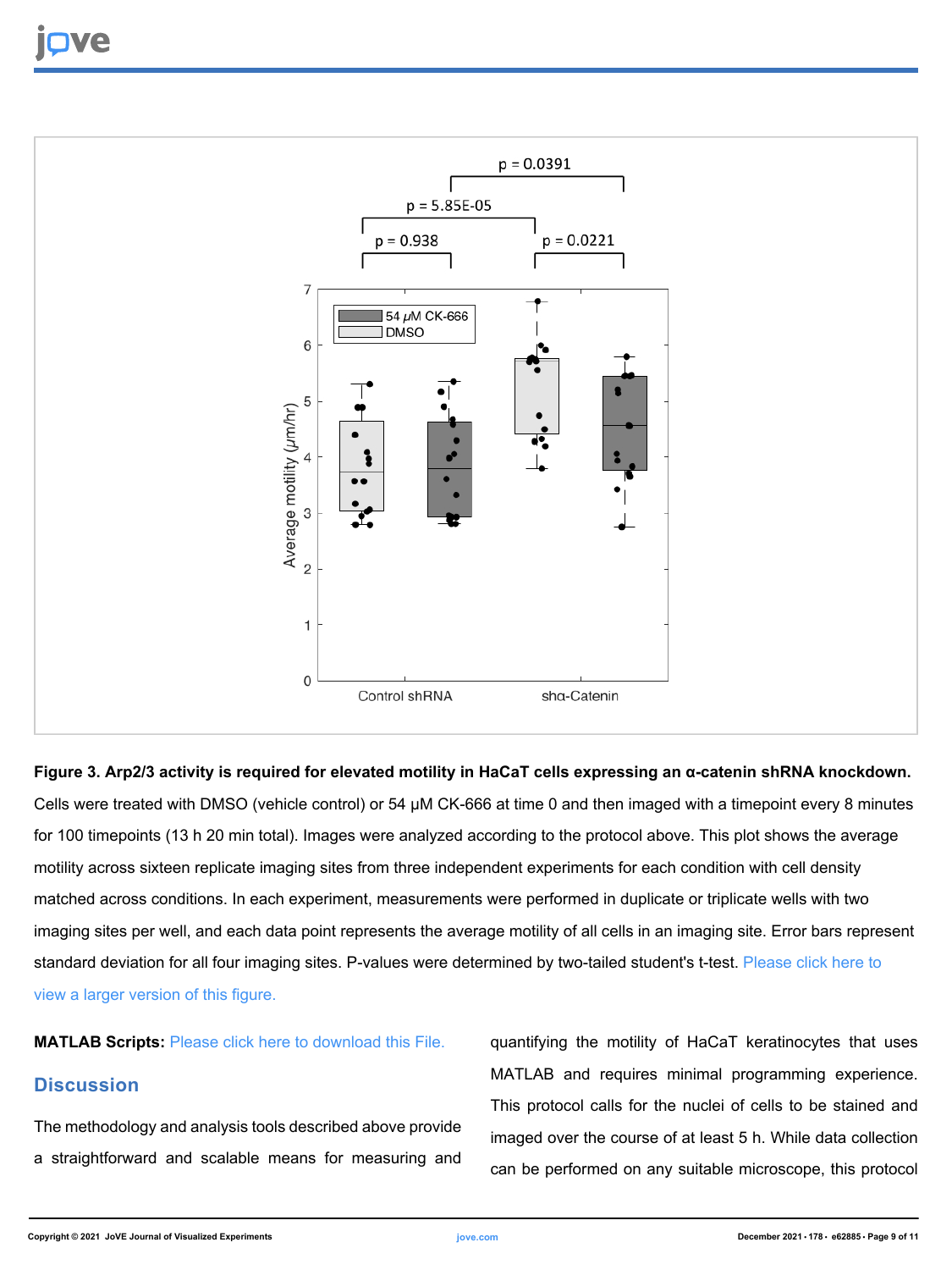# nve

provides a script for processing images collected on an ImageXpress Micro XL microscope into a TIFF stack for each imaging site that shows a time lapse of cell nuclei locations over all timepoints. After these TIFF stacks have been processed through the TrackMate plugin for ImageJ, this protocol allows for output tracks to be consolidated into a single MATLAB cell structure containing average motilities, standard deviations, and tracks for each imaging site and for single cells.

While other cell motility analysis tools are available, this methodology uses MATLAB to determine motility rates for cells tracked with the ImageJ TrackMate plugin in a straightforward and scalable manner. This image analysis pipeline is computationally efficient enough to be run on a personal computer using either a Windows or iOS operating system; while the scripts provided are written for use on an iOS machine, they are functional on a Windows machine once the pathnames have been updated to include backslashes rather than forward slashes. Importing XMLs for the post-TrackMate analysis and consolidation script can be timeintensive, but the result is a single MATLAB cell structure that is smaller to store and more easily accessible than XML files for all imaging sites.

The method described in this manuscript creates possibilities for broad studies on regulators of cellular motility and could allow for a more in-depth understanding of the signaling that controls motility in HaCaT keratinocytes moving forward. Because of the role of keratinocyte motility in wound healing and tumorigenesis, an increased understanding its regulation has the potential for clinical translations that improve human health outcomes.

#### **Disclosures**

X.L. and the University of Colorado Boulder have a financial interest in development of HDAC inhibitors for therapeutics and own equity in OnKure. X.L. is a cofounder and member of the board of directors of OnKure, which has licensed proprietary HDAC inhibitors from the University of Colorado Boulder. OnKure has neither involvement in the experimental design nor funding of this study.

## **Acknowledgments**

We thank Daniel Messenger, Lewis Baker, Douglas Chapnick, Adrian Ramirez, Quanbin Xu, and other members of the Liu and Bortz labs for their insight and advice. We thank Jian Tay for sharing his MATLAB expertise and for writing the function for XML import. We thank Joseph Dragavon of the BioFrontiers Advanced Light Microscopy Core for his microscopy and imaging support. We thank Theresa Nahreini and Nicole Kethley of the Cell Culture Core Facility for their cell culture support. This work was supported by grants from the National Cancer Institute and the National Institute of Arthritis and Musculoskeletal and Skin Diseases of the National Institutes of Health (R01AR068254) to X. L. and National Institute of General Medical Sciences (NIGMS) R01GM126559 to D.B. and X. L. G.E.W. and E.N.B. were supported by a predoctoral training grant from the NIGMS (T32GM08759). The ImageXpress Micro XL was supported by the National Center for Research Resources (S10 RR026680). FACSAria was supported by the National Institutes of Health (S10OD021601).

### **References**